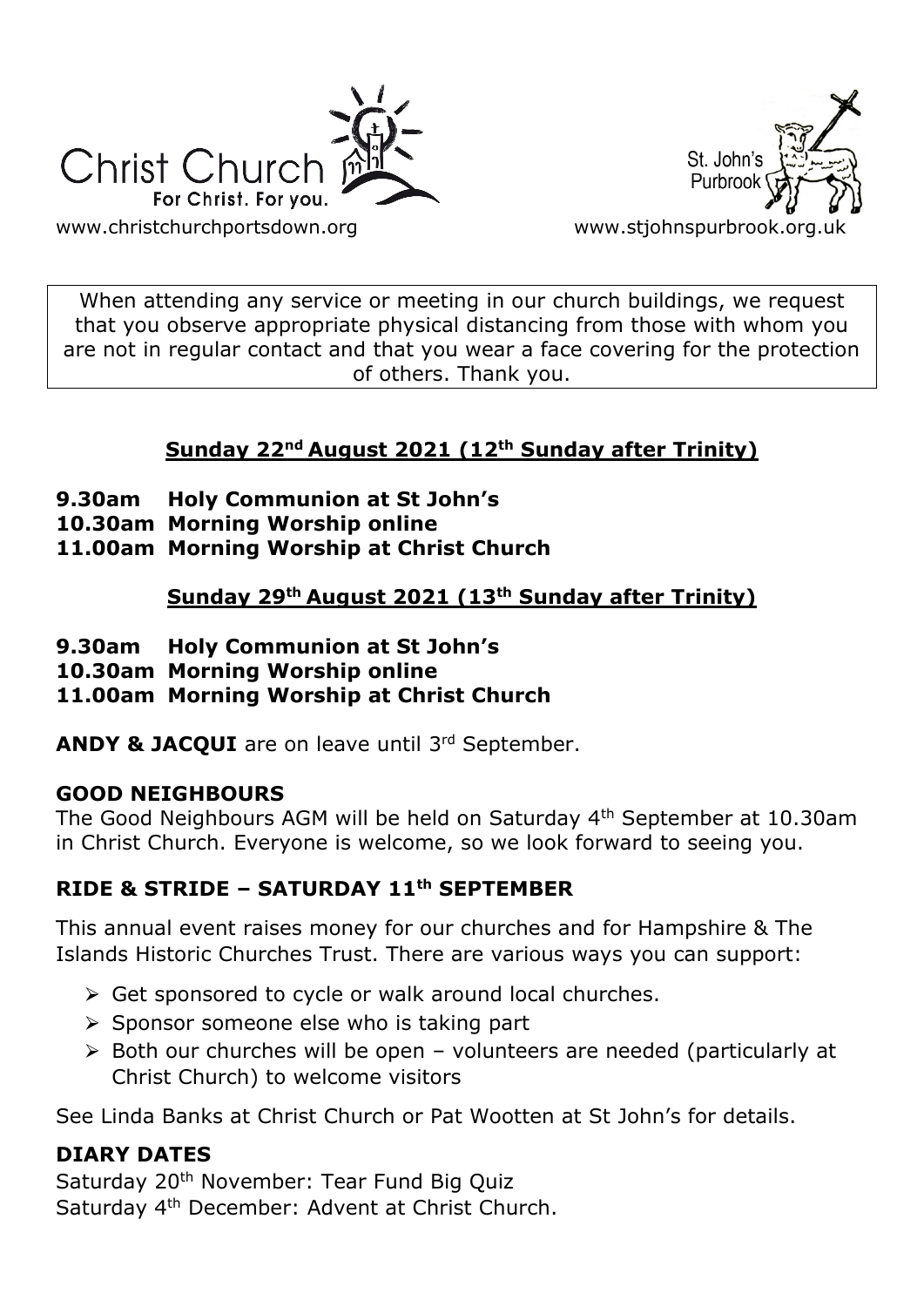## **ARCHDEACON'S VISITATION**

The 2021 visitation of the Archdeacon of Portsdown, will take place on Monday 13<sup>th</sup> September. There will be a service at the Church of the Good Shepherd, Crookhorn at 7pm, during which the churchwardens elected at our recent annual meetings will be sworn into office. All are welcome to attend.

## **PARISH ADMINISTRATOR**

We would like to appoint a volunteer administrator (unpaid) to work in the parish office at Christ Church for around 3hrs/week, to cover some core tasks such as producing, distributing and printing this notice sheet and administration relating to weddings and baptisms. Please contact Revd Andy for further information.

## **RUSTY CUTTERS**

Can you wield a strimmer? The volunteer workforce who care for the churchyard at Christ Church are looking for more help. Speak to Peter Clark or Revd Andy for details.

## **MISSION OF THE MONTH – AUGUST**

The Mission of the month for August is Bible Society. You can give online at biblesociety.org.uk/get-involved/donate/

| <b>CONTACTS</b>         |                                            |
|-------------------------|--------------------------------------------|
| Vicar                   | Revd Andy Wilson (day off Monday)          |
|                         | vicar@christchurchportsdown.org            |
|                         | purbrookvicar@gmail.com                    |
| Curate                  | Revd Matt Grove (day off Saturday)         |
|                         | matt.grove@christchurchportsdown.org       |
| Churchwarden            | <b>Stephen Anderson</b>                    |
| <b>CCP</b>              | stephen.anderson@christchurchportsdown.org |
| <b>Churchwarden CCP</b> | <b>Karina Golledge</b>                     |
|                         | thegolledges@btinternet.com                |
| Churchwarden            | <b>Bill Jeffery</b>                        |
| <b>SJP</b>              | purbrookchurch@gmail.com                   |
| <b>Hall Manager</b>     | Jacqui Wilson                              |
| <b>CCP</b>              | hall.manager@christchurchportsdown.org     |
| Website                 | <b>Matt Doe</b>                            |
|                         | webmaster@christchurchportsdown.org        |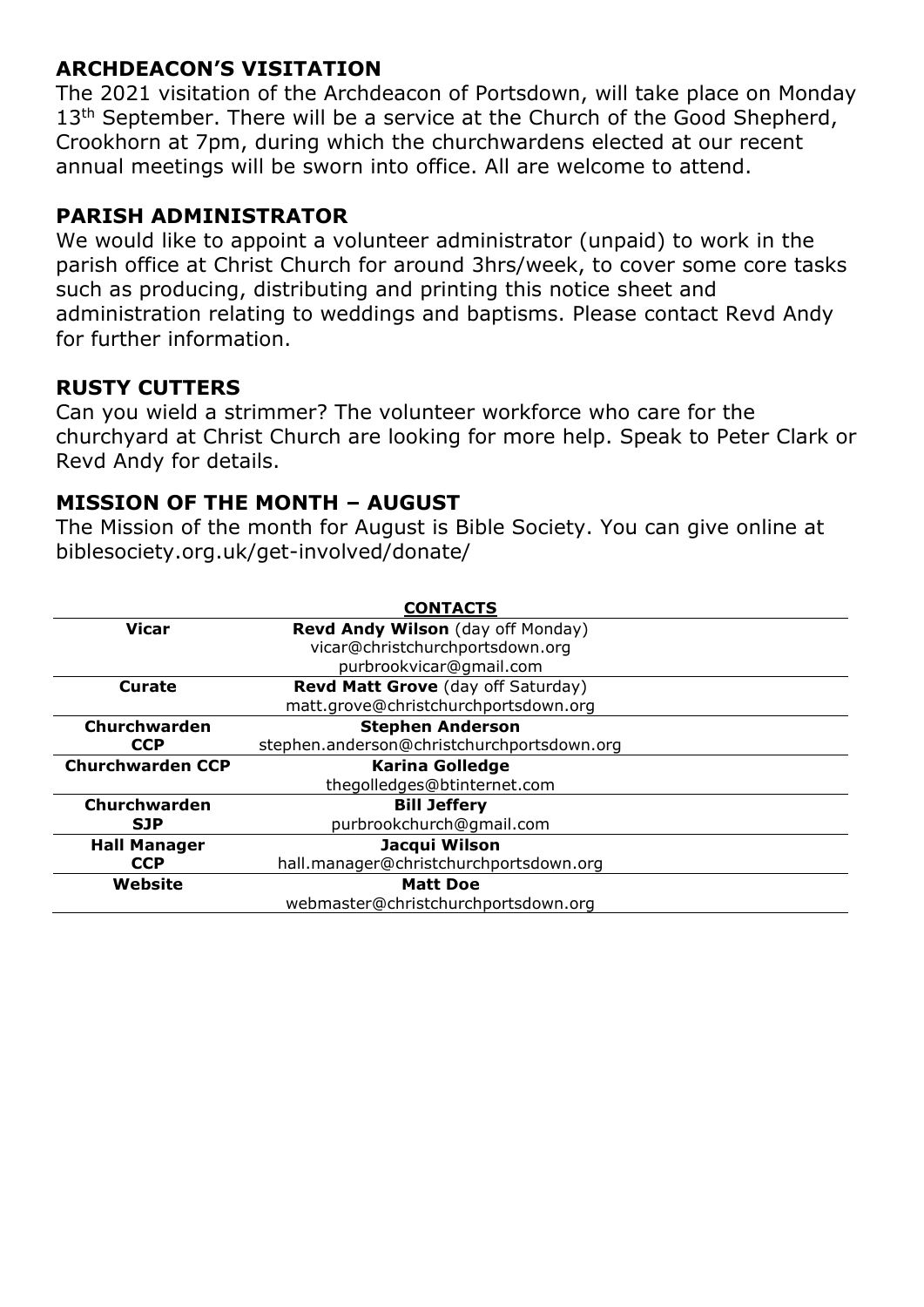#### **Sunday 22 August 2021 12th Sunday after Trinity**

#### **Collect**

Almighty and everlasting God, you are always more ready to hear than we to pray and to give more than either we desire or deserve: pour down upon us the abundance of your mercy, forgiving us those things of which our conscience is afraid and giving us those good things which we are not worthy to ask but through the merits and mediation of Jesus Christ your Son our Lord, who is alive and reigns with you, in the unity of the Holy Spirit, one God, now and for ever. *Amen*

#### **Joshua 24:1–2a,14–18**

<sup>24</sup>Then Joshua gathered all the tribes of Israel to Shechem, and summoned the elders, the heads, the judges, and the officers of Israel; and they presented themselves before God.  $2$ And Joshua said to all the people,  $14$  Now therefore revere the Lord, and serve him in sincerity and in faithfulness; put away the gods that your ancestors served beyond the River and in Egypt, and serve the Lord.  $15$ Now if you are unwilling to serve the Lord, choose this day whom you will serve, whether the gods your ancestors served in the region beyond the River or the gods of the Amorites in whose land you are living; but as for me and my household, we will serve the Lord.' <sup>16</sup> Then the people answered, 'Far be it from us that we should forsake the Lord to serve other gods;  $^{17}$  for it is the Lord our God who brought us and our ancestors up from the land of Egypt, out of the house of slavery, and who did those great signs in our sight. He protected us along all the way that we went, and among all the peoples through whom we passed;  $^{18}$  and the Lord drove out before us all the peoples, the Amorites who lived in the land. Therefore we also will serve the Lord, for he is our God.'

#### *This is the word of the Lord. Thanks be to God.*

## **Psalm 34:15–22**

 $15$  The eyes of the Lord are upon the righteous and his ears are open to their cry.  $16$  The face of the Lord is against those who do evil, to root out the remembrance of them from the earth.  $17$  The righteous cry and the Lord hears them and delivers them out of all their troubles.  $18$  The Lord is near to the brokenhearted and will save those who are crushed in spirit.  $^{19}$  Many are the troubles of the righteous; from them all will the Lord deliver them. <sup>20</sup> He keeps all their bones, so that not one of them is broken. <sup>21</sup> But evil shall slay the wicked and those who hate the righteous will be condemned. <sup>22</sup> The Lord ransoms the life of his servants and will condemn none who seek refuge in him.